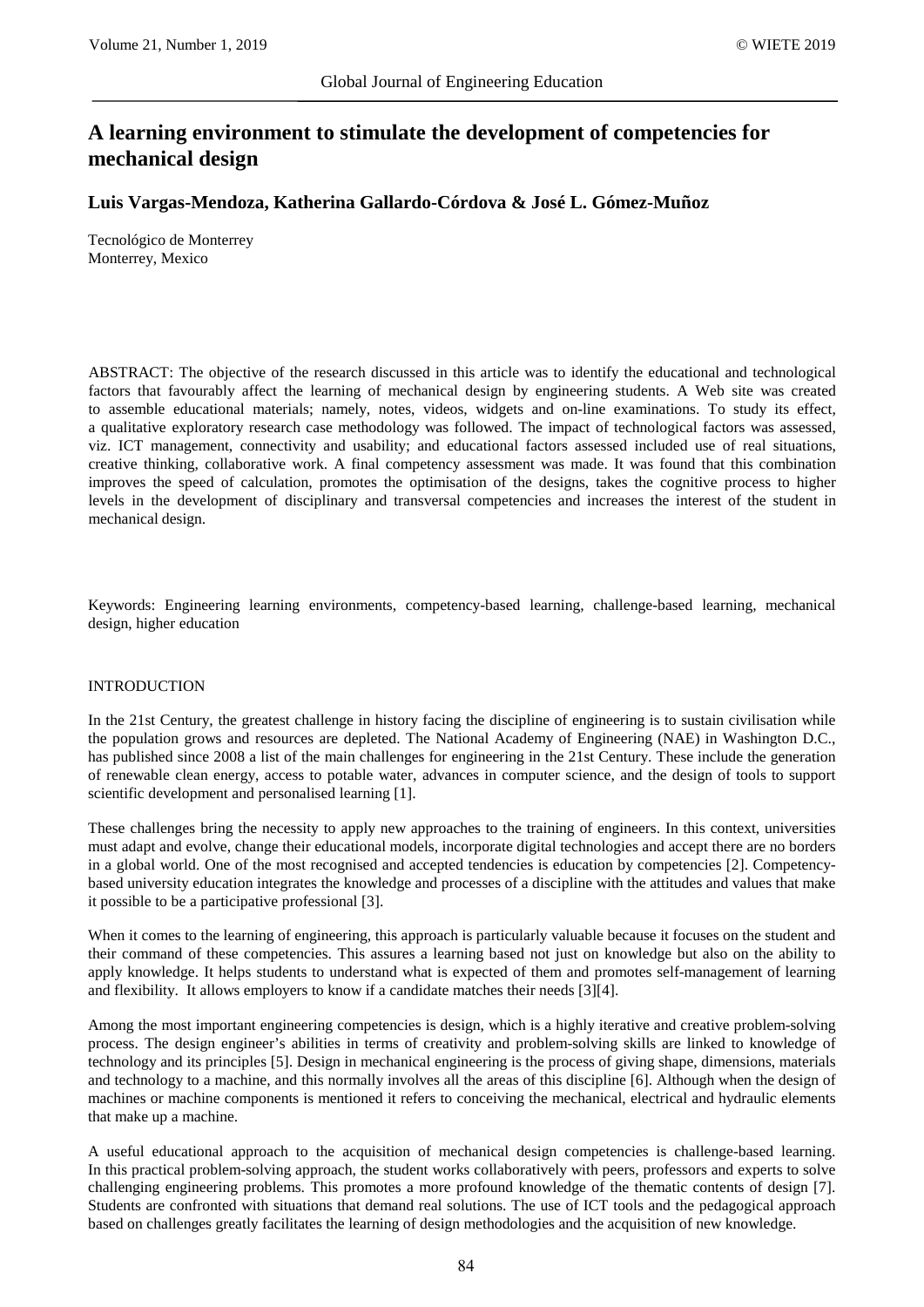One of the fundamental reasons for the development of computers and the advancement of the digital age is the need to expedite calculations of complex equations, and the need for continuous consulting of data, tables and graphs that engineering requires [8][9]. With respect to the matter of ICT support for the learning of mechanical design, there are few didactic options. Apple and Android systems have applications that illustrate in an elementary way the factors of basic mechanics for gear sets or pulley transmissions. But, these do not involve the integration of a design process, per se. On the other hand, there are some applications (apps) for sale at a professional level that are directed to the selection of machine components from the manufacturer with details of operation and installation.

These apps are not specifically didactic, nor do they seek to explain design or operation. They only allow a choice of a machine item from a vendor under specific conditions and nothing else. There exists also professional software, such as SolidWorks, Ansys or KISSsoft which, despite their calculating power, are not much of a didactic aid for learning the design of machine elements.

For the creation of effective didactic design tools, *Mathematica* software deserves special mention. It has great capacity for numerical and symbolic calculation with image processing. It is also a powerful programming language with widespread use in the fields of physical-mathematical sciences and engineering [10]. Also, calculation widgets can be created using the Wolfram development platform (WDP), i.e. content apps that run on a Web page [11]. These can be backed up in the Wolfram cloud. From there, the widgets can be accessed on the World Wide Web using their URL.

Free-access educational resources (REA) are digital materials (widgets, apps and Web sites) that are in the public domain of the Internet and allow free use for learning. They are important in the academic field of engineering for the promotion of free and democratic access to knowledge by teachers, researchers and students [12]. The REAs are digital repositories of files and tools dedicated to sharing knowledge over the Web. The REAs are revolutionising the academic world through their availability to a greater number of people. Thus, engineering education needs to provide a broader educational alternative for today's society.

## METHOD

A case study was included in this research. A group of students of engineering at a university was the subject of an investigation of the effect of an enriched learning environment on the development on mechanical design learning [13]. A repository of mechanical design material was available on an open-access Web site. It consisted of four thematic sections corresponding to the principle themes of design, viz.:

- a) Gear transmissions;
- b) Belt transmissions;
- c) Chain transmissions;
- d) Selection of bearings.

Provided on this site was a variety of educational materials, including theoretical summaries, videos, calculation widgets and on-line examinations, to support the learning of mechanical design. Figure 1 shows the learning environment. The taxonomy of Marzano and Kendall was used as a frame of reference to explain the cognitive progression of the learning trajectory through mechanical design (declarative and procedural) to a superior level that implies the use of acquired knowledge in specific situations of decision making and problem solving related to mechanical transmissions [14].

For the evaluation of the impact of these resources on the learning of mechanical design, a qualitative exploratory research methodology was chosen [15]. The research was based on a descriptive case study focused on a group of engineering students in a rich learning environment for the development of competencies in mechanical design and how this affects learning [16][17]. The indicators observed and measured were favourable to learning design beginning with the analysis of the effectiveness of the educational resources and the pedagogical approach. They were exploratory, both in the findings and in the conclusions.

The population studied were students who took the course *Machine Design and Development* during the semester August-December (AD) of 2017. For several local administrative reasons, the population was a single group of 20 students, men and women, aged between 18 and 22, who attended the 7th or 8th semester of engineering in automotive design, electrical mechanics and mechatronics.

To identify the factors that favourably influence the learning of mechanical design, two procedures of collection and interpretation of data were established [15]:

- a) Self-directed, individual questionnaires with mainly closed, multiple-choice questions but with several open-ended questions. These surveys covered two factors: namely, the technological and educational factors that affected the learning process.
- b) Tests of knowledge of each of the mechanical components, a final examination of the course material and rubrics for the development of disciplinary and transversal competencies [18] in mechanical design engineering.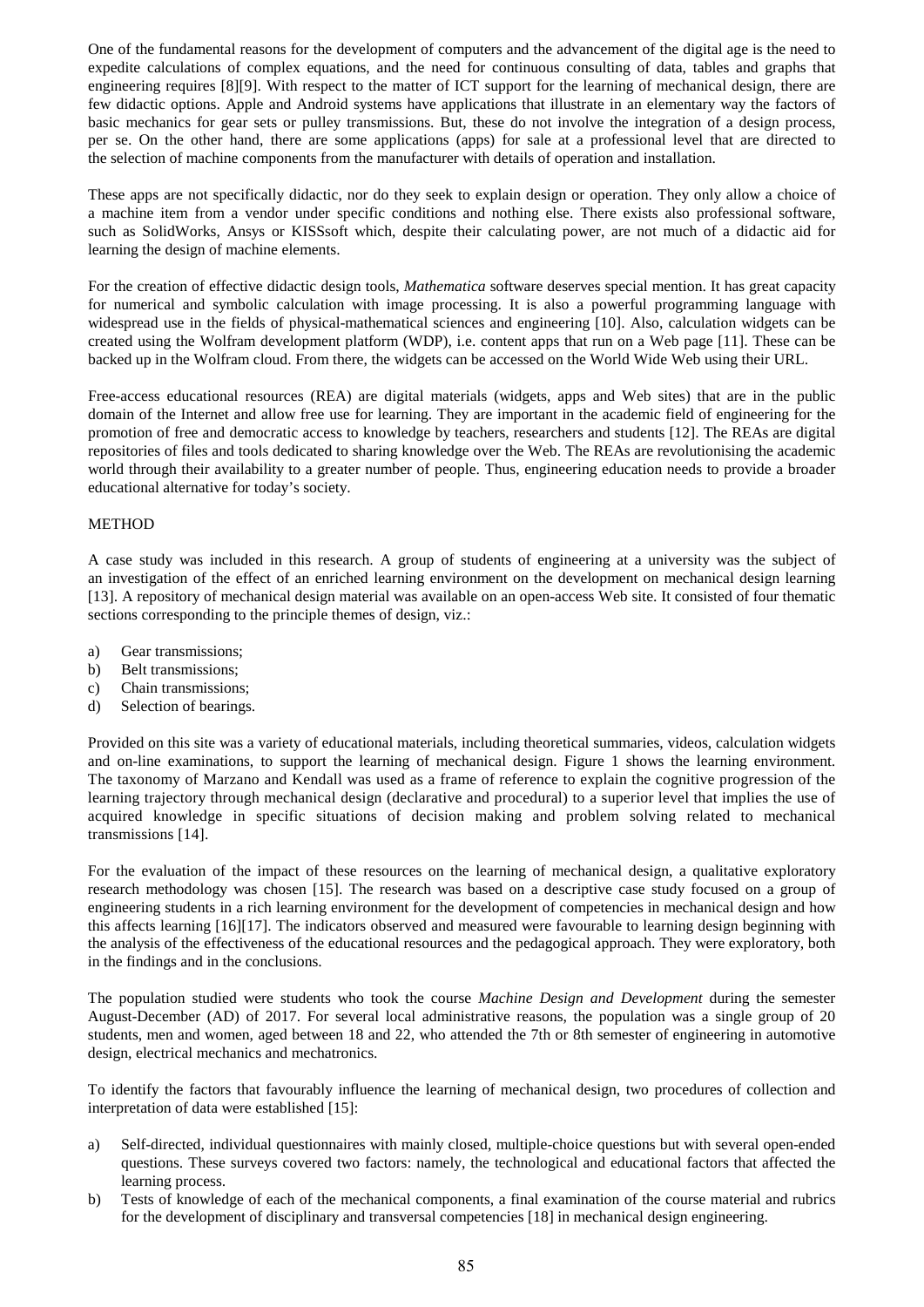

Figure 1: Learning environment.

## RESULTS

The learning environment is structured around a Web site (https://aprendisenomec.weebly.com) as a repository of educational resources for design learning:

- a) description of the Web site;
- b) the use of the Web site in mechanical design;
- c) description of the machine elements for analysis;
- d) references to the authors;
- e) contacts page.

The contents of each of the thematic sections of the site were:

- a) Modules to provide the theoretical background and the bases for the corresponding calculations, class notes in digital format, a pair of comprehension exercises linked to the *Nearpod* platform to do in class, various videos and links of interest.
- b) Tutorial section of short videos prepared by the authors in Mix format, with the instructions on how to use the class material to perform step-by-step the complete calculations of the transmission in question.
- c) Challenge section describes a problem in design that needs to be solved, with a scenario and the instructions for its development and documentation.
- d) Webapp section has a digital on-line calculator a widget of *Mathematica* that allows the student to design the machine elements set out by the Challenge and that later would be used for homework, examinations and other class exercises. The mechanical calculation widgets were programmed in *Mathematica* and stored in the Wolfram cloud in the .wdp format. The widgets could be accessed via the Internet using the URL of the widget.
- e) Quiz, a summative evaluation built on the *Schoology* platform that permits the student to verify their learning.

As mentioned above, the results were divid*ed* into two factors of influence, and their evaluation corresponded to the student's perception of the effect they had on their learning of mechanical design. Figures 2 and 3 summarise students' views on the technological and educational factors that helped them learn more and/or better.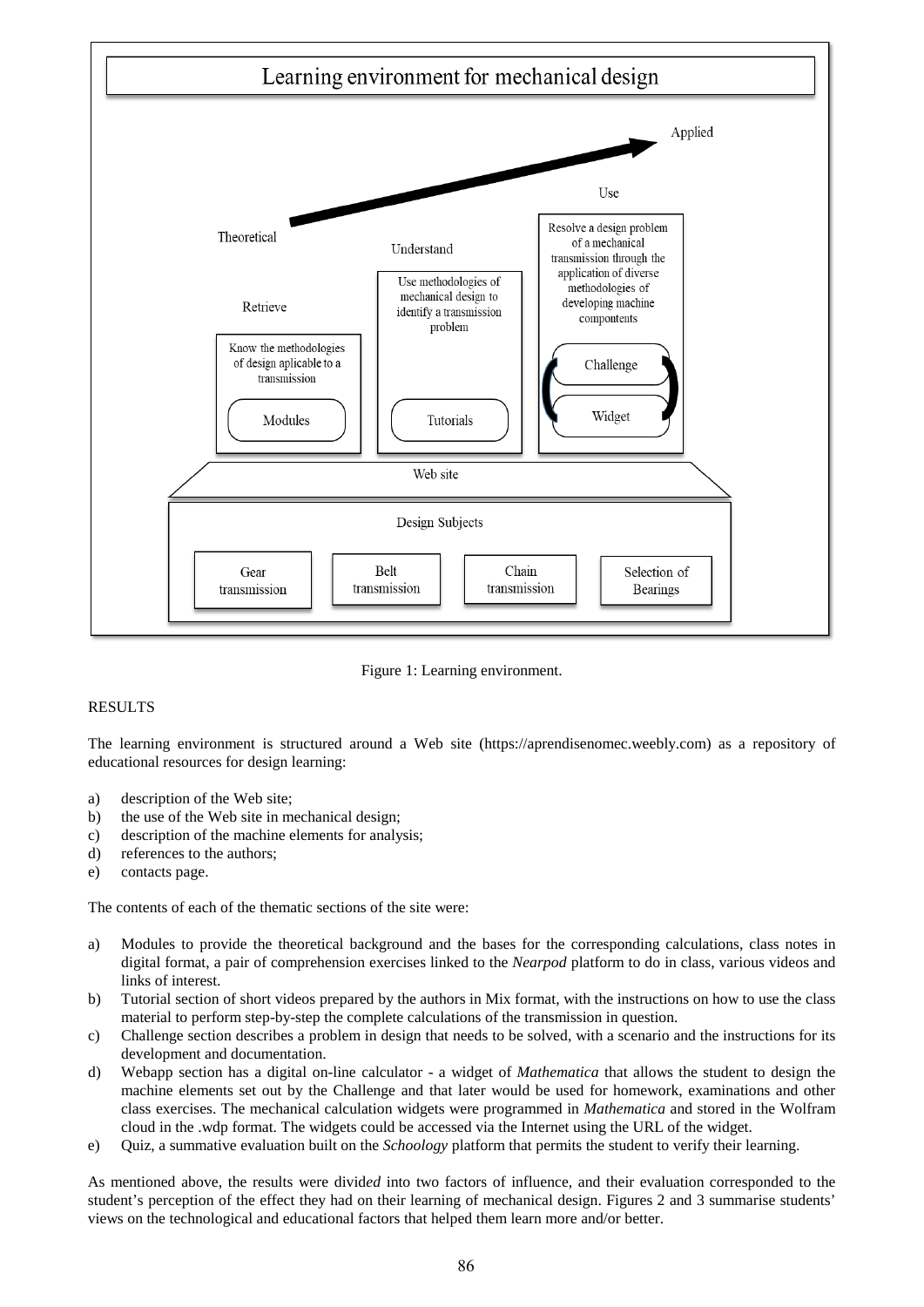

Figure 2: Technological factors.





Tables 1 and 2, as well as Figure 4, show the results of the summative evaluations, the final examination and the final rubric for the development of competencies. More information may be found in Vargas-Mendoza et al [18].

| Table 1: Final grades of the semester of evaluation (2017-AD) with the previous three semesters. |  |  |  |  |  |  |  |  |  |  |  |
|--------------------------------------------------------------------------------------------------|--|--|--|--|--|--|--|--|--|--|--|
|--------------------------------------------------------------------------------------------------|--|--|--|--|--|--|--|--|--|--|--|

| Subject         |         | $2017-JM$<br>2017-AD |        | 2016-AD | 2016-JM |
|-----------------|---------|----------------------|--------|---------|---------|
| Gears           | Average | 80                   | 71     | 84      | 87      |
|                 | Median  | 79                   | 70     | 80      | 90      |
| <b>Belts</b>    | Average | 79                   | 93     | 89      | (*`     |
|                 | Median  | 85                   | 95     | 100     | (*`     |
| Chains          | Average | 75                   | $\ast$ | 91      | 84      |
|                 | Median  | 70                   | (*)    | 95      | 85      |
| <b>Bearings</b> | Average | 84                   | $(*)$  | 85      | 100     |
|                 | Median  | 92                   | ′*`    | 76      | 100     |
| Final average** |         | 94.12                | 87.02  | 88.73   | 79.32   |

 $p =$  average; m = mode; (\*) = the subject was not evaluated in an independent manner

 $AD =$  semester August - December;  $JM =$  semester January – March;

\*\*The final average was generated based on the individual topic grades (45%), the entire semester design project (15%), the written final examination (25%) a one-week *impromptu* project (5%), and others

Table 2: Results of the final evaluation of competencies in the mechanical design (disciplinary) and engineering (transversal) material. The numerical values correspond to the levels of medium-superior command of material  $(3 =$  analysing) and higher  $(4 =$  using knowledge) on a Marzano scale [14].

| Competency        | Design<br>of gears | Design<br>of belts | Design of<br>chains | Selection<br>of bearings | Problem<br>solving | Critical<br>thinking | Teamwork | Management<br>of IT |
|-------------------|--------------------|--------------------|---------------------|--------------------------|--------------------|----------------------|----------|---------------------|
| Key               | D1                 | D <sub>2</sub>     | D3                  | D4                       | T1                 | T2                   | T3       | T4                  |
| Expected<br>value |                    | 4                  | 4                   |                          |                    |                      |          |                     |
| Measured<br>value |                    |                    |                     |                          |                    |                      |          |                     |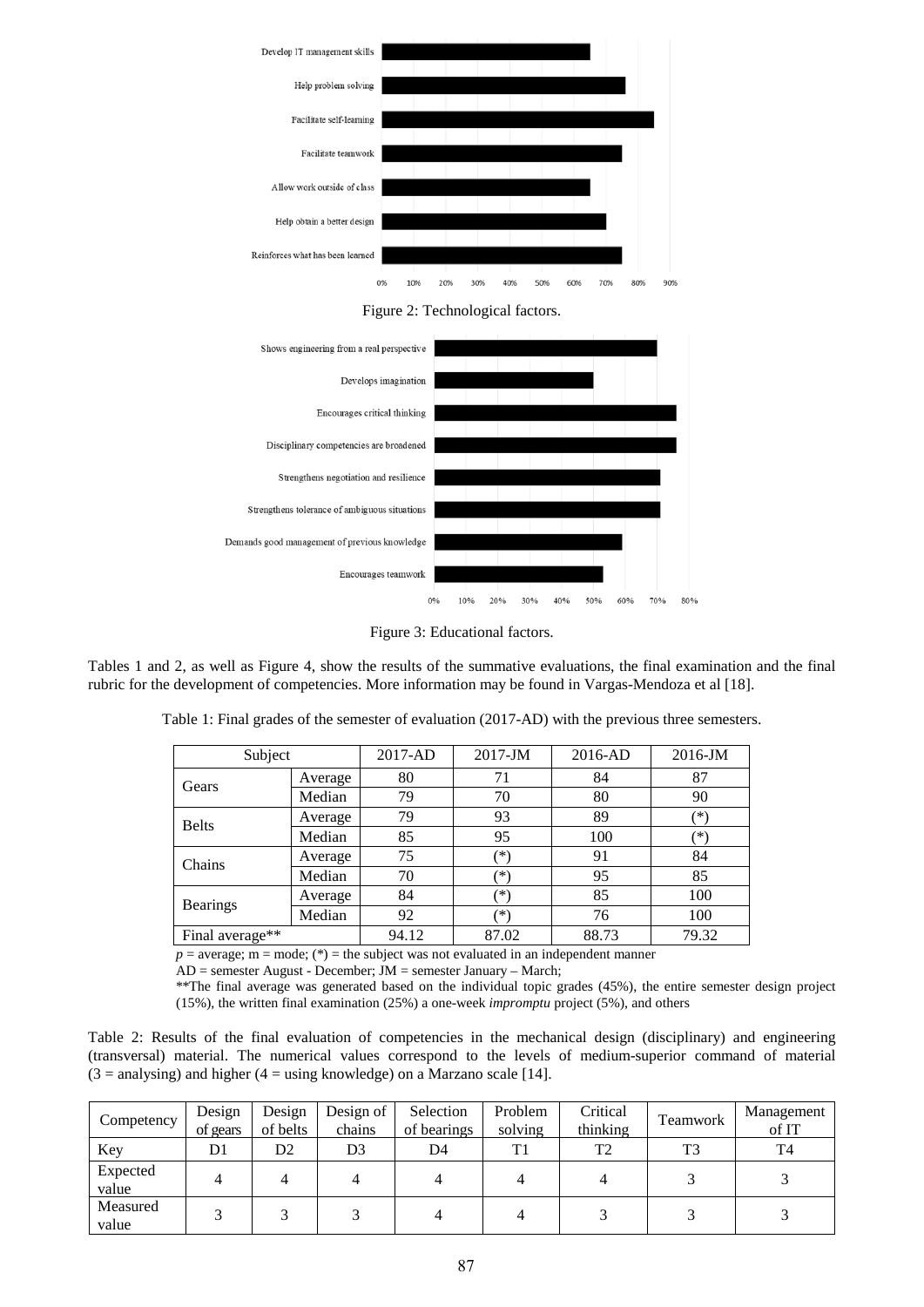

Figure 4: Radar of final evaluation of the development of mechanical design competencies (D) and the transversals of engineering (T).

#### Student Perceptions

As reported in Figure 2, in general, students perceive in a positive way the use of all the technological resources of the Web site as tools to help to learn mechanical design, especially the widgets. They recognise the worth of the Web site resources in aspects, such as obtaining a good design, improving it through iteration processes that would otherwise take too long, helping in the processes of problem solving, reinforcing what was learned in class and the support for selfteaching. [18].

Surprisingly, to the question about the computational resource most used to solve the designs, 85 percent responded that they preferred the personal computer to the mobile devices, arguing the ease of reading and operation of these compared to the small screens and keyboards of the tablets and phones. This highlights an important inconvenience of using the latter devices considering the care that is required in managing the tables and the reading of the graphics inherent in the required computations. This finding is consistent with the results of previous research work confirming that there are some operational difficulties when using mobile learning for engineering that require reading minuscule text/figures, constant interaction with the device and great care in the calculations [19].

To the final question in this section, *Do you think using the technology resources from your mobile device somehow favours your learning of mechanical design?*, the students responded favourably, despite the inconvenience, with viewpoints, such as *giving another perspective to design work*, *helps to make the iterations faster*, *because nowadays the work of an engineer is more about designing than learning the formulas* or *performing iterations in these apps helps a lot to achieve better results*. These answers are consistent with the approach of leaving the main decisions of design to knowledge and the creativity of the designer, and leaving to the digital tools the execution of long and repetitive calculations.

The educational factors shown in Figure 3 are favourable as well, although, comparatively, their acceptance values are lower. The opinions on this aspect focus more on the handling of the challenges and the theoretical support, both written and in video form. Among the aspects that, in the judgment of the students, are the most valuable in learning design are freedom to take on the challenge, self-learning, presentation of real engineering situations and the benefit of a face-toface evaluation versus a written examination. They recognise that with this way of learning, broader disciplinary competencies are acquired, which is precisely one of the main reasons for using this modality and which is mentioned in the introductory methodology manual [7].

Using challenges as a pedagogical approach is an experience that substantially motivates the learning of design. The challenges and their widgets provide a more complete experience to delve into the themes of machine elements, making the student more curious to know what happens, making them see the problem as a whole and elevating their expectations to learn more about the particular. It helps to encourage curiosity; it allows exploration of many versions of solutions to find the best; all of which helps their experience and self-confidence.

#### Competency Assessment

The final assessment of competencies shows that this learning approach particularly favours the development of some highly useful transversal competencies in engineering, such as the ability to solve problems, and the ability for collaborative work and leveraging ICT resources to optimise long and repetitive calculations required by mechanical design.

It is also evident that the challenges (which are challenges as much intellectual as executory with which the student is not accustomed) and computational tools carry the student to the middle and upper levels of cognitive dominance of the disciplinary competencies required in the subjects of mechanical design [18]. Only one series of challenges-widgets is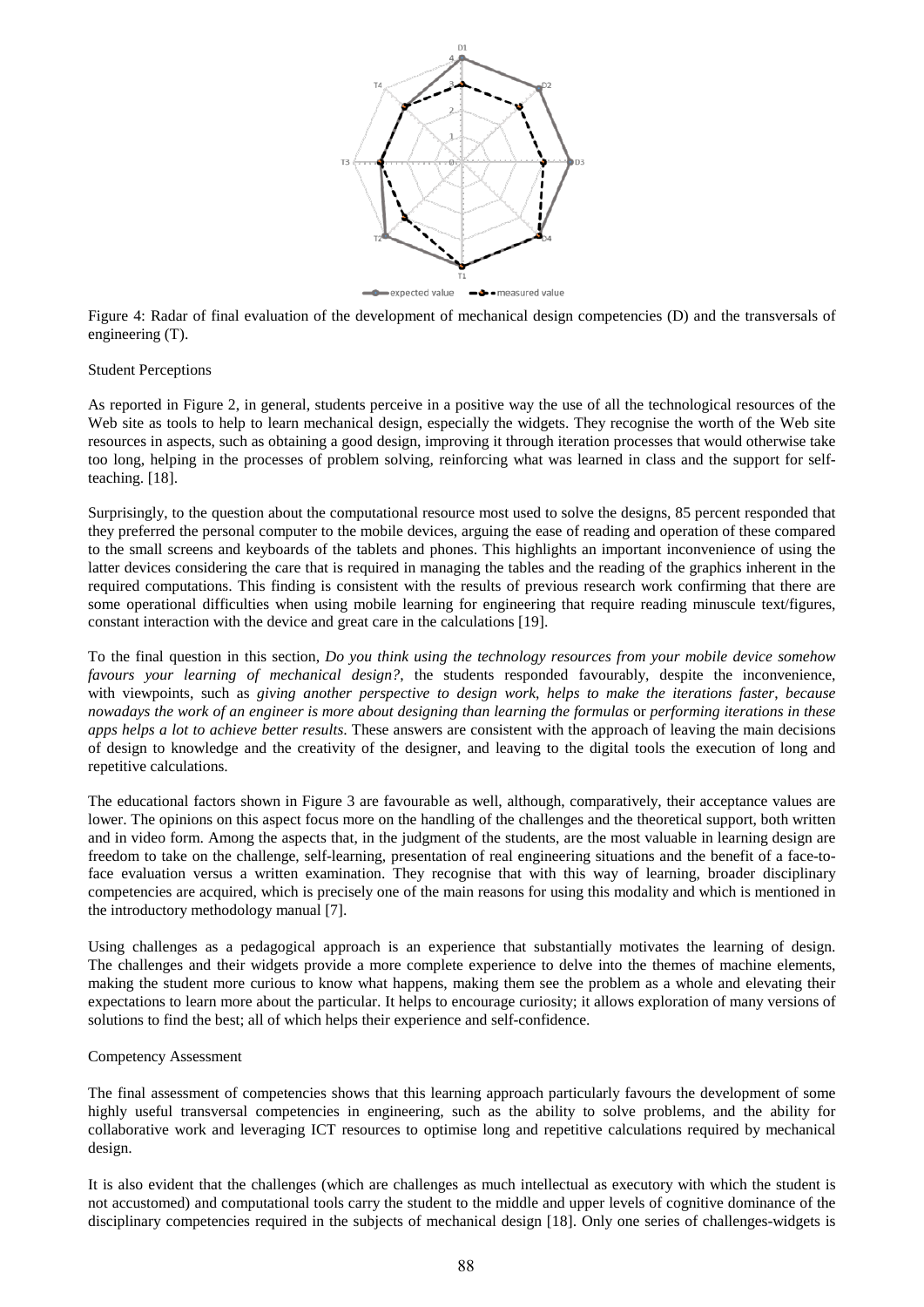not available for the highest levels of command; rather, they are used in the fourth attempt (selection of bearings) in which the student already arrives with experience in this mode of work.

The use of these ICT tools and the challenging cognitive approach requires practice and sustained effort (which would be desirable in more than one subject) so that it can bear fruit more promptly and protractedly. Although the higher levels of proficiency were not achieved in all the disciplinary competencies of mechanical design, the test could be considered successful. The student continues to become familiar with this didactic approach through more occasions of similar work.

In qualitative terms, the main benefits provided by this way of learning design are:

- The digital tools and cognitive resources are specifically designed to meet the learning needs of mechanical design.
- The software and its didactic approach does not compete with other digital developments. In addition, it is commonly used in engineering and science, it is hosted in the cloud, it can be used on any computational device and does not require a software licence.
- This way of working supports creative freedom for design and improves student self-confidence to address complex engineering problems.
- A notable improvement in the speed of the calculation for machine components is obtained, and thus, the student can explore more than one solution by repeating their calculations with new data until they find the best.

# **CONCLUSIONS**

This research was aimed at identifying the ways in which the use of a cognitive approach based on challenges and the employment of calculation tools for mobile learning promote the development of competencies for mechanical design. This was achieved, and leads to the conclusions:

- A good use of digital resources can improve the design process of machine components and the provision of optimal solutions, both faster and safer.
- The educational and technological factors of the process have a favourable impact on the learning of mechanical design. Motivational factors were found that stimulate curiosity and enthusiasm to achieve the best possible design.
- Widgets were an interactive resource well liked on the course. They are useful in design optimisation, and thus, the learning of the different aspects that govern the creation of machine components.
- The student perceives as favourable the use of these resources as a new and current way to facilitate the learning of engineering.
- This educational innovation contributes to the improvement in the quality of the learning of design by promoting the development of higher order cognition, both disciplinary and transversal.

# AKNOWLEDGEMENTS

The authors would like to acknowledge the financial support of Novus Grant, TecLabs, Tecnológico de Monterrey, Mexico, in the production of this work. The authors also would like to acknowledge the financial and technical support of Writing Lab, TecLabs, Tecnológico de Monterrey, Mexico, in the production of this work.

## **REFERENCES**

- 1. National Academy of Engineering. *NAE Grand Challenges for Engineering*. Washington: The National Academies of Sciences, Engineering, and Medicine (2017).
- 2. Tobón, S., *La formación basada en competencias en la educacion superior*. Guadalajara: Universidad Autónoma de Guadalajara (2008) (in Spanish).
- 3. Tecnológico de Monterrey. *Modelo de programas formativos de professional TEC21*. Monterrey: Tecnológico de Monterrey (2015) (in Spanish).
- 4. Martínez Alonso, G.F., Villarreal, E.B., Garza Garza J.A., Treviño Cubero, A. and Estrada Salazar, F., Implementación de un modelo de diseño curricular basado en competencias, en carreras de ingeniería. *Innovación Educativa*, 12, **60**, 87-103 (2012) (in Spanish).
- 5. Budynas, R.G. and Nisbett, J.K*.*, *Shigley's Mechanical Engineering Design*. (9th Edn), Mexico: Mc Graw-Hill (2012).
- 6. García, G., Un proceso general de diseño en Ingeniería Mecánica. *Ingeniería e Investigación*, 10, 35-43 (1984) (in Spanish).
- 7. Observatorio de Innovación Educativa. *Aprendizaje Basado en Retos*. Monterrey: Tecnológico de Monterrey (2015) (in Spanish).
- 8. Isaacson, W., *The Innovators*. New York: Simon & Schuster (2014).
- 9. Ferrández, F., Aplicaciones de informática para la ingeniería. Universidad de Alicante (2013), 6 March 2019, https://cvnet.cpd.ua.es/Guia-Docente/?wlengua=es&wcodasi=34503&scaca=2013-14
- 10. Wolfram. Mathematica de Wolfram. El sistema definitivo en el mundo para la computación técnica moderna. Wolfram (2019), 6 March 2019, http://www.wolfram.com/mathematica/index.es.html?footer=lang (2018)